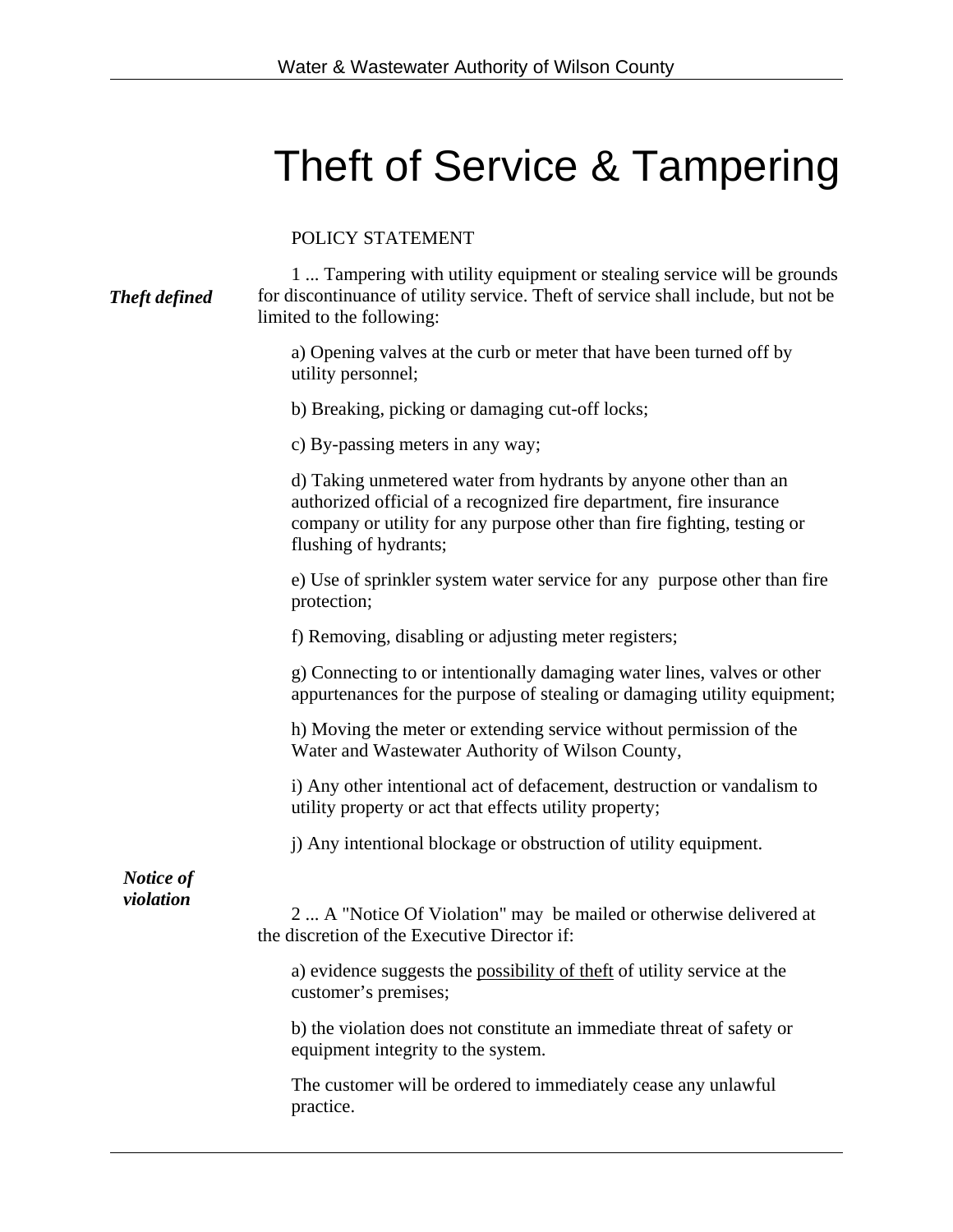|                                               | 3 A "Notice Of Violation" will be mailed or delivered and customer<br>service is subject to immediate cut-off in any of the following situations:                                                                                                                                                                                                                                                                                                                          |
|-----------------------------------------------|----------------------------------------------------------------------------------------------------------------------------------------------------------------------------------------------------------------------------------------------------------------------------------------------------------------------------------------------------------------------------------------------------------------------------------------------------------------------------|
|                                               | a) In the opinion of the Executive Director, theft of service is clearly<br>evident on the customer's premises; or                                                                                                                                                                                                                                                                                                                                                         |
|                                               | b) When in the opinion of the Executive Director a situation exists that<br>may endanger public health.                                                                                                                                                                                                                                                                                                                                                                    |
| Fees,<br>adjustments<br>and other<br>payments | 4  In addition, the customer will be subject to a $$100.00$ violation<br>payment as well as service call charges, labor and replacement parts as<br>detailed by the utility.                                                                                                                                                                                                                                                                                               |
| <b>Bill</b><br>adjustments for<br>theft       | 5  If the Authority determines theft of service has occurred, it reserves<br>the right to adjust the customer's current bill and the bills for the past twelve<br>(12) months usage. If the approximate amount of service that was stolen<br>cannot be reasonably determined, the customer's usage will be set at two to<br>four times the minimum bill, as set on a case by case basis by the Executive<br>Director of the Authority according to the facts of each case. |
| <b>Restoration of</b><br>service              | 6 Service will not be restored until all payments for the following are<br>received by the Authority:<br>a) Adjusted payment for utility service;                                                                                                                                                                                                                                                                                                                          |
|                                               | b) Violation payment (see Section 4 above);                                                                                                                                                                                                                                                                                                                                                                                                                                |
|                                               | c) All service call charges;                                                                                                                                                                                                                                                                                                                                                                                                                                               |
|                                               | d) Labor;                                                                                                                                                                                                                                                                                                                                                                                                                                                                  |
|                                               | e) Replacement parts;                                                                                                                                                                                                                                                                                                                                                                                                                                                      |
|                                               | f) Reinstatement of service charge.                                                                                                                                                                                                                                                                                                                                                                                                                                        |
|                                               | 7  Service will be reinstated only during regular working hours,<br>Monday though Friday, except in the case of an emergency.                                                                                                                                                                                                                                                                                                                                              |
| <b>Customer</b><br>payment<br>liability       | 8 Discontinuance of service by the Authority shall not release the<br>customer from liability for payment for service already received or from                                                                                                                                                                                                                                                                                                                             |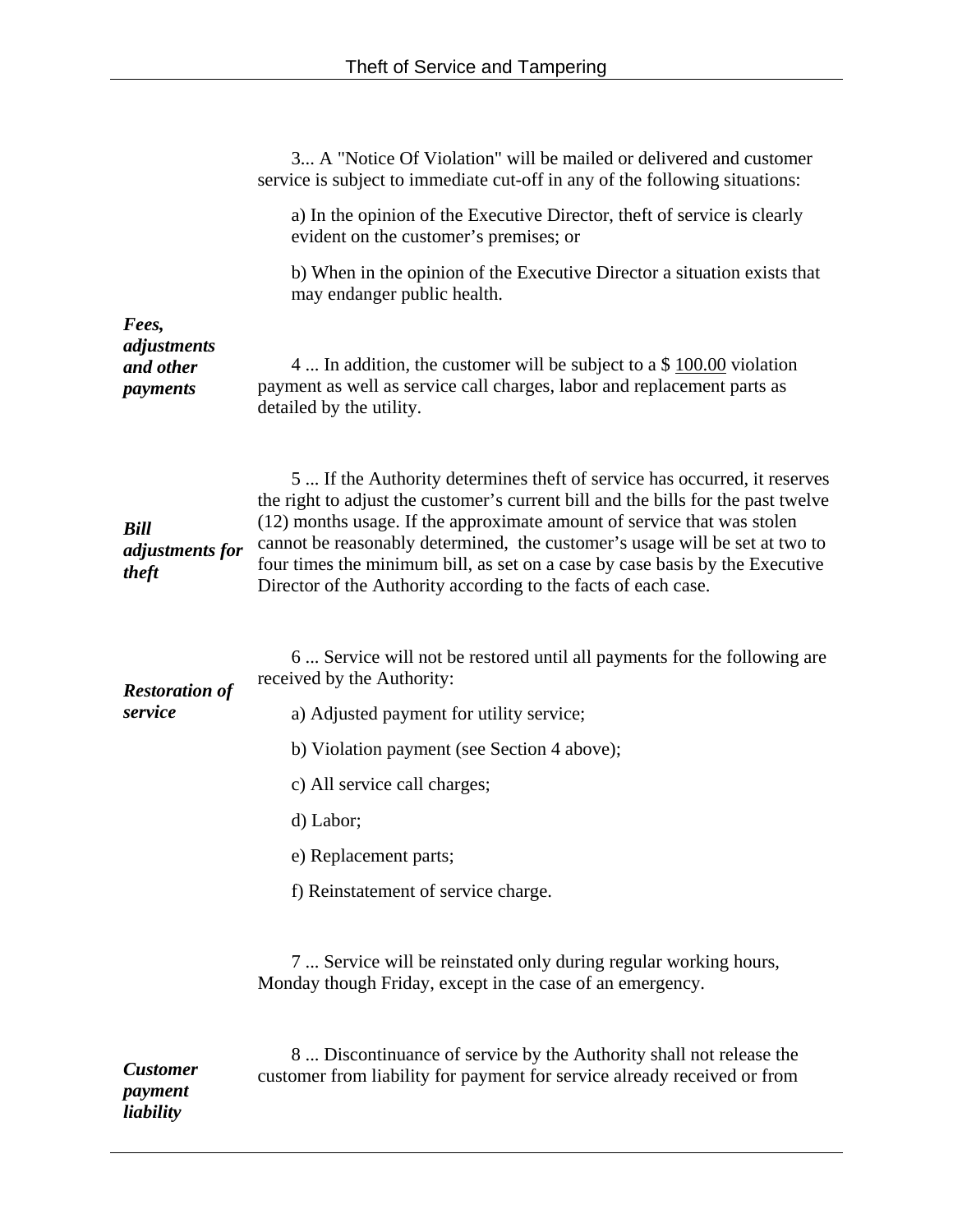|                                       | liability from payments that thereafter become due under the minimum bill<br>provisions or other provisions of the customer's contract.                                                                                                                                                                                                                                                                                             |
|---------------------------------------|-------------------------------------------------------------------------------------------------------------------------------------------------------------------------------------------------------------------------------------------------------------------------------------------------------------------------------------------------------------------------------------------------------------------------------------|
| Cut-offs and<br>liability             | 9 The Authority shall not be liable for any loss or damage resulting<br>from the discontinuance of service.                                                                                                                                                                                                                                                                                                                         |
| <b>Customer</b> who<br>is responsible | 10  The customer(s) whose name(s) appear(s) on the application for<br>service is (are) the customer(s) responsible for payment of all charges. That<br>customer is also responsible for any rules or policy violations that occur<br>regarding the Authority service to that property. Personal participation by the<br>customer in any such violation shall not be necessary to impose personal<br>responsibility on the customer. |
| <b>Court</b> and<br>attorney's fees   | 11  In the event any customer fails to pay any Authority fee or charge,<br>the customer shall pay all costs of collection including court costs and<br>reasonable attorney's fees incurred by the Authority in collecting such sums.                                                                                                                                                                                                |
| Utility may<br>refuse service         | 12  The Authority shall have the right to refuse to render service to an<br>applicant or to any member of an applicant's household who is living at the<br>same address whenever such person(s) is (are) delinquent on any payment to<br>the utility or had his or her service discontinued because of a violation of the<br>regulations or policies of the Authority.                                                              |
|                                       | 13 In the event that the customer fails to pay said fees and charges as<br>listed above, the Authority will prosecute the customer to the fullest extent of                                                                                                                                                                                                                                                                         |

the law.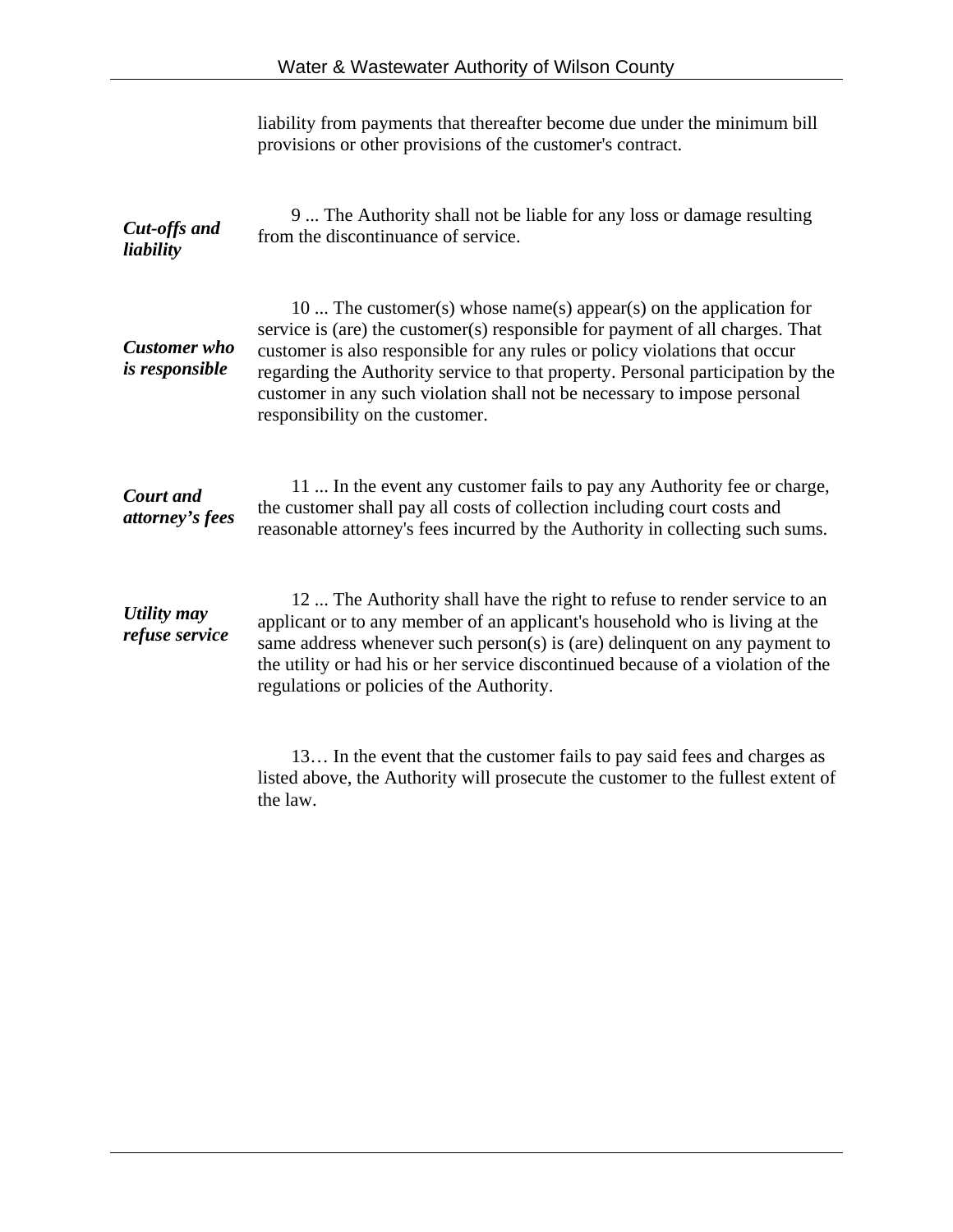The following is a copy of the part of the Tennessee Code Annotated that deals with tampering with utilities. We suggest it be included in this policy where the customer may see what your rights are as well as theirs under this policy:

## **65-35-102. Prohibited acts.**

It is unlawful for a person to:

(1) (A) Knowingly tap, cut, burn, break down, injure, destroy or otherwise interrupt or interfere with the current lines, cables, poles, towers, fixtures or appliances utilized to furnish service to the general public by any telephone or telegraph company, or electric light or power company engaged in furnishing communication, light, heat or power by electricity; or

(B) In any way injure, remove, destroy or interfere with any gas, sanitary sewer, or water fixtures or appliances;

(2) Obtain or attempt to obtain, by the use of any fraudulent scheme, device, means or method, telephone or telegraph service or the transmission of a message, signal or other communication by telephone or telegraph, or over telephone or telegraph facilities with intent to avoid payment of the lawful price, charge or toll therefor, or for any person to cause another to avoid such payment for such service, or for any person for the purpose of avoiding payment, to conceal or to assist another to conceal from any supplier of telecommunication service or from any lawful authority the existence or place of origin or of destination of any telecommunication, or for any person to assist another in avoiding payment for such service, either through the making of multiple applications for service at one (1) address, or otherwise;

(3) Obtain or attempt to obtain by use of any fraudulent scheme, device, means or method, electric, sanitary sewer, water, or gas service, with intent to avoid payment of the lawful price, charge or toll therefor, or for any person to cause another to avoid such payment for such service, or for any person to assist another in avoiding payment for electric, sanitary sewer, water, or gas service, either through the making of multiple applications for service at one (1) address, or otherwise;

(4) Divert or use electrical power with the intent to defraud or deprive any public or private electric power supplier from receiving proper charges or payment for such electrical power; or

(5) Commit any of the following acts which would make gas, electricity, telephone, sanitary sewer service, or water available to tenant or occupant by committing any of the following acts:

(A) Connect any tube, pipe, wire or other instrument with any meter, device or other instrument used for conducting telephone, gas, electricity, sanitary sewer service, or water in such a manner as to permit the use of the telephone, gas, electricity, sanitary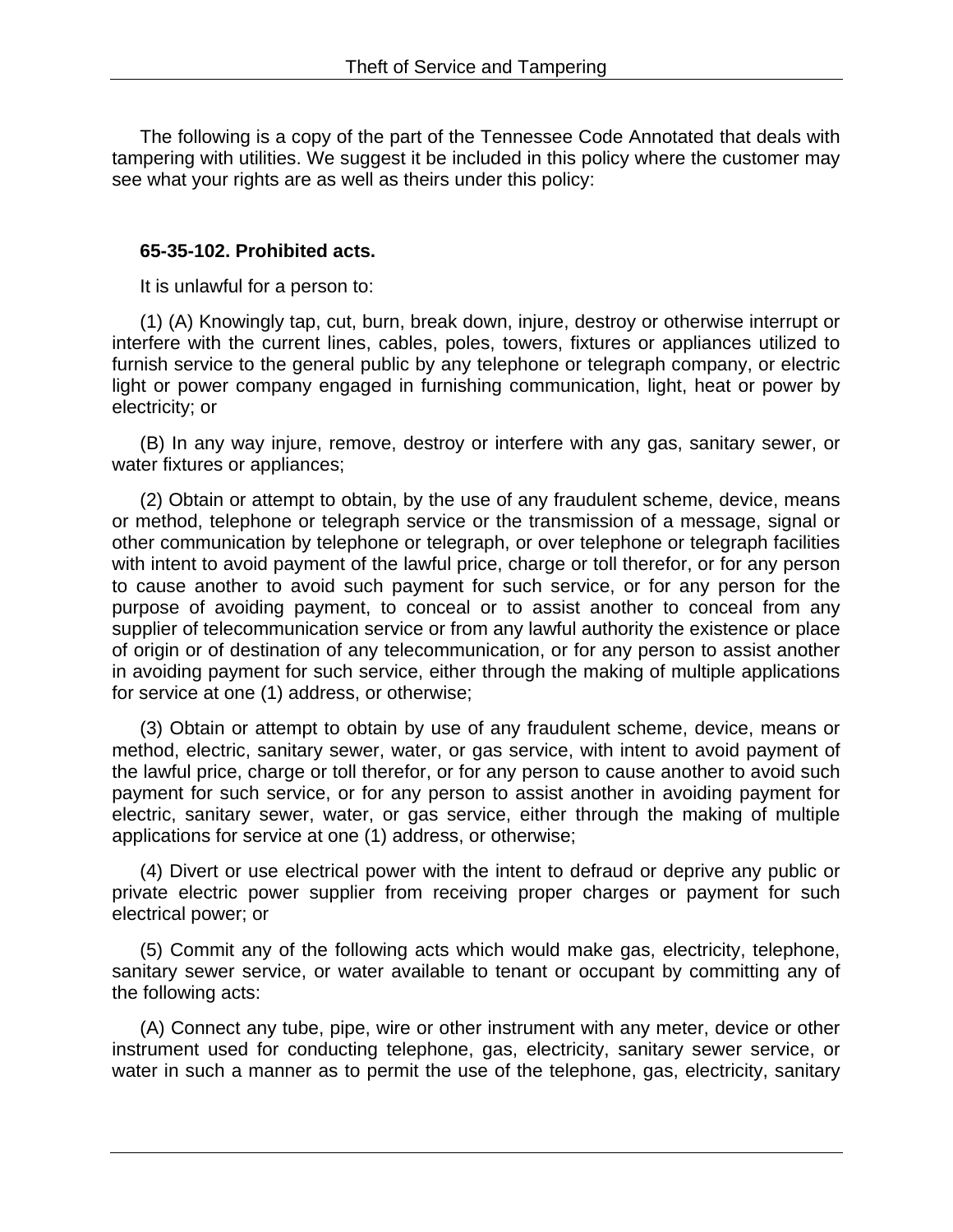sewer service, or water without same passing through a meter or other instrument recording the usage for billing;

(B) Alter, injure or prevent the action of a meter, valve, stopcock, or other instrument used for measuring quantities of telephone, gas, electricity, sanitary sewer service, or water;

(C) Break, deface or cause to be broken or defaced any seal, locking device or other parts that make up a metering device for recording usage of telephone, gas, electricity, sanitary sewer service, or water or a security system for such recording device;

(D) Remove a metering device for measuring quantities of telephone, gas, electricity, sanitary sewer service, or water;

(E) Transfer from one (1) location to another a metering device for measuring utilities of telephone, gas, electricity, sanitary sewer service, or water;

(F) Use a metering device belonging to the utility that has not been assigned to the location and installed by the utility;

(G) Adjust the indicated consumption, jam the measuring device, bypass the meter or measuring device with a jumper so that it does not indicate use or registers incorrectly or otherwise obtain quantities of telephone, gas, electricity, sanitary sewer service, or water from the utility without same passing through a metering device for measuring quantities of consumption for billing; or

(H) Fabricate or use a device to pick or otherwise tamper with the locks used to deter electric current diversion, telephone diversion, gas diversion, water diversion, sanitary sewer service diversion, meter tampering and meter thefts.

## **65-35-103. Evidence of violation.**

 (a) Any property on which it is found to have telephone, electric, gas, sanitary sewer, or water utilities tampered with in violation of § 65-35-102, and capable of receiving telephone, electricity, gas, sanitary sewer, or water service as a result of the use of any method of diversion prohibited in that section, is prima facie evidence and creates against the tenant or occupant a presumption of intent to tamper or divert in violation of the provisions of § 65-35-102.

(b) The presence upon property served by a utility of a metering device altered to improperly monitor the amount of utility service used on or by such property is presumptive evidence that the utility customer has diverted or used utility service with the intent to deprive or defraud the utility from receiving proper charges or payment for such utility service in violation of the provisions of this chapter.

## **65-35-104. Civil liability - Damages - Liens - Perfection of liens**.